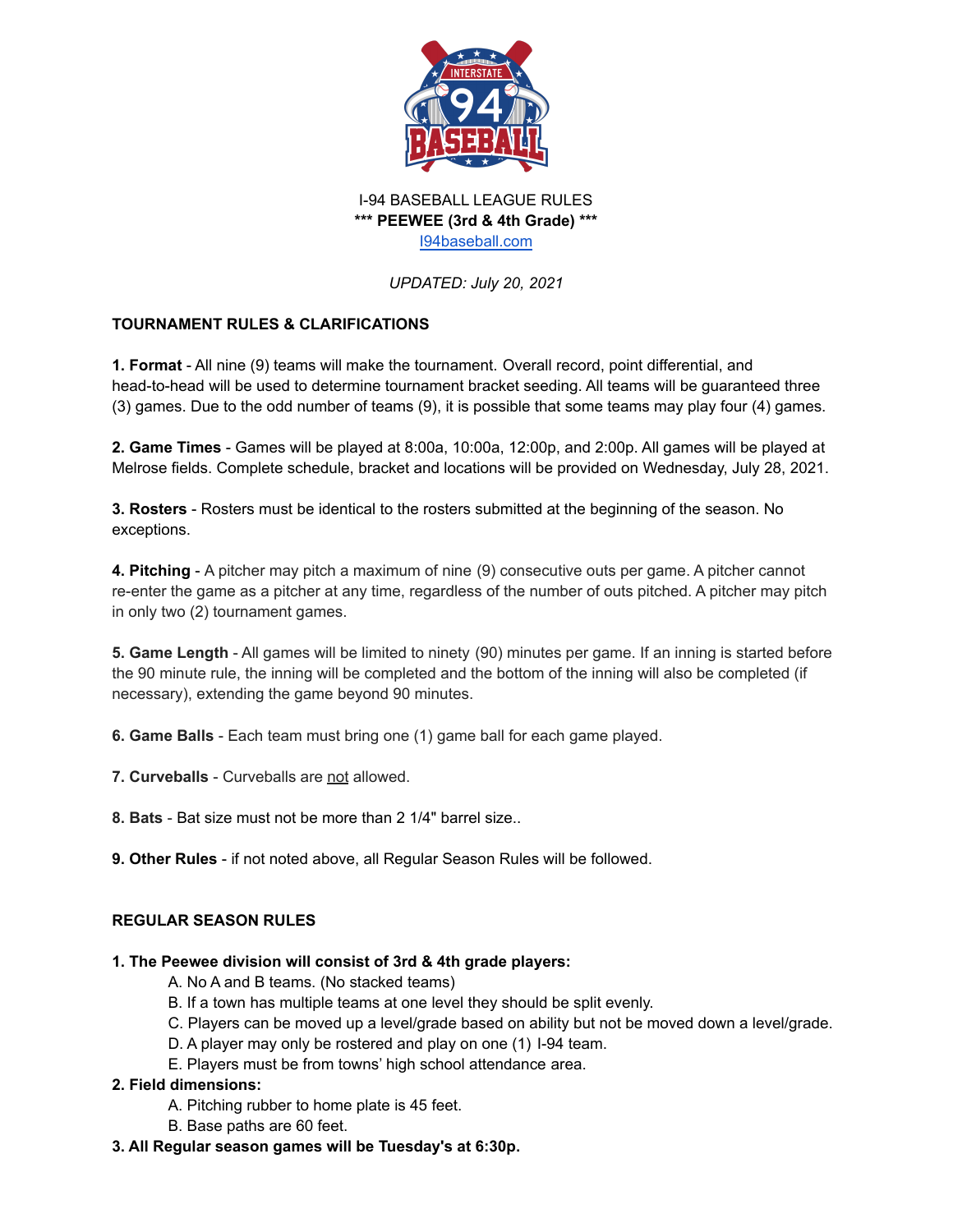- A. Starting the first Tuesday in June.
- B. Ending the last Tuesday in July.

#### **4. Bad weather/extreme heat:**

- A. Both coaches will come to a mutual decision using best judgement.
	- 1. In case of postponement coaches may reschedule, but it is not required.
	- 2. Home team must notify an I-94 League representative of reschedule within 48 hours.
- B. If you can hear thunder, lightning is close enough to strike you.

# **5. Game Length:**

- A. 6 innings
	- 1. 3-1/2 innings is an official game for bad weather or darkness.
	- 2. 10-run rule after 5 innings. Game may continue after 10-run rule, but game decision is final after 5 innings if 10-run rule applies.

### **6. Equipment:**

- A. Shoes:
	- 1. Molded plastic or rubber spikes
	- 2. Tennis shoes
- B. Bat size must not be more than 2 1/4" barrel size.
- C. Protective Cups highly recommended for all players.
	- 1. All Pitchers & Catchers must have one.
- D. Uniforms should be of the same color and style.
	- 1. No shorts or sandals.

# **7. General Rules:**

- A. Home Team:
	- 1. Keeps official scorebook during game.
	- 2. Reports score to an I-94 League representative immediately following completion of the game.
	- 3. Has to have field ready to play at game time.
	- 4. Home team will provide 1 or 2 umpires per game. Umpires must be at least in 9th grade.
- B. 6 run limit per inning for every inning including the bottom half of the 6th.
- C. Playing time all players are to get equal playing time.
- D. Baseballs Home team must provide two (2) game baseballs.
	- 1. Rawlings or Diamond little league baseballs.
- E. Play at the plate
	- 1. Runner must slide feet first or will be called out.
	- 2. No head first slide into home plate.
- F. Batter may not advance on a dropped third strike.
- G. No infield fly rule.
- H. Extra Inning Rules Start with runner on 2nd base.
	- 1. Runner is the last out of the previous inning. Rule applies for regular season and tournament play.
- I. No Bunting. Swinging the bat is the focus of this league both during regular season and tournament play.

J. Any defensive play made on a baserunner, the runner is allowed to advance on an over throw. Overthrows to the pitcher are not considered defensive plays.

#### **8. Pitching Restrictions:**

- A. 9 consecutive outs maximum per game.
- B. Outs must be consecutive, no reentry at pitcher.
- C. 5th graders dropping down a division cannot pitch.
- D. No curve balls allowed.

# **9. Continuous batting and free substitution except pitchers:**

- A. Must bat the entire roster.
	- 1. Injured players can be skipped without it being an out.
- B. Entire roster must play a minimum of two (2) innings in the field.
- C. Minimum number of players to start a game is eight (8).